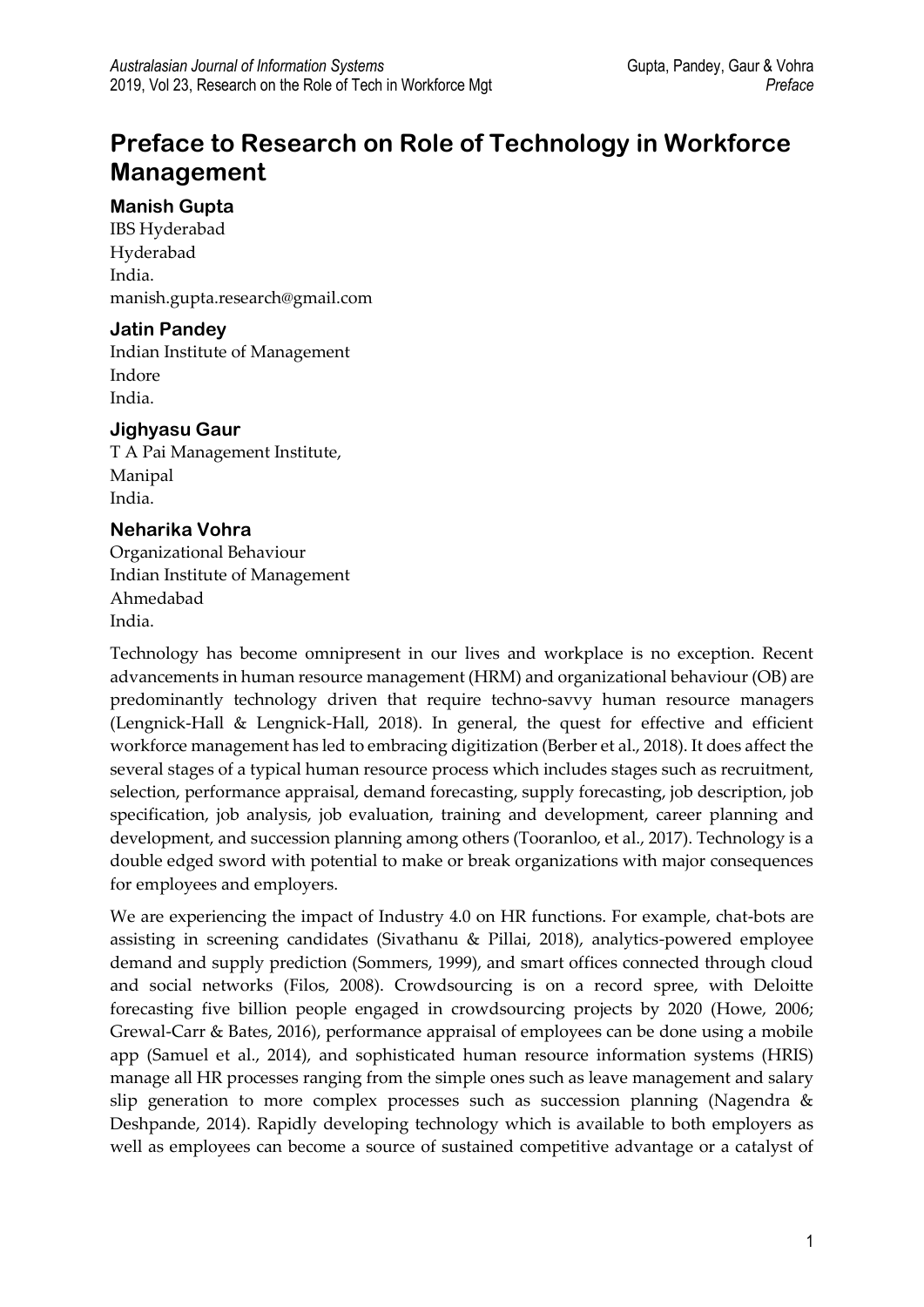ineffective utilization of organizational assets. This pervasiveness, peculiarity and potential of technology at workplace needs extensive exploration and examination.

Thus, the objectives of this special section are (1) to gain theoretical insights into the relationship between technology and employee level factors, (2) to capture the increasingly changing nature of workforce and its management, and (3) to examine role of external factors such as social, cultural, and market conditions among others in affecting the relationship between employee behaviour and technology.

Organizations want and would want the technology and the talent to work in tandem. Organizations thus need to use newer web-based technologies to attract these talented professionals. It has been observed that the firms have not been able to attract the best talent due to several reasons including the reach of information to the job aspirants. However, with the advent of web 2.0 technologies such as podcasts, blogs and online employee testimonials, the employers can communicate and attract the talent far easier than ever before. The first article, *Talent Attraction through Online Recruitment Websites: Application of Web 2.0 Technologies*, investigates the impact of web 2.0 technologies such as podcasts, blogs and online employee testimonials talent attraction. The findings show a positive impact of video podcasts and realistic employee testimonials (presented through third-party blogs) on job-seekers' perceived quality and credibility of the job advertisement. The add-on advantage of the web 2.0 technologies is increase in brand value of the employers. Technology thus becomes an important facilitator of the absorption of talent in today's team-based organizations. These teams now are now spread across geographical locations and Global Virtual Teams (GVTs) have become an indispensable part of organizations. Organizations are receiving projects from across the globe. To complete these projects, organizations need virtual teams that have members from different cultural backgrounds and time zones, may (or may not) meet inperson to take complex decisions. The major challenge for the organizations to make GVTs successful is engaging the employees who are not physically present. Employee engagement requires employees' cognitive, behavioural and physical state directed towards organizational outcomes. The second article, *Drivers of Employee Engagement in Global Virtual Teams*, conceptualizes five drivers of employee engagement namely cultural intelligence, communication (formal and informal), technology, trust, and individual maturity through interpretive analysis employees working in organizations that extensively use GVTs for achieving its strategic goals.

Technology also facilitates behaviours that are deviant to organizational norms and this particular aspect is studied in the third article. This article brings into light the supervisor who is an important stakeholder that nurtures the acquired talent in organizations. Supervisor plays a critical role in enhancing and deterring subordinate behaviours; the third article, *Impact of Supervisors' Perceived Communication Style on Subordinate's PsyCap and Cyberloafing*, shows how the passive, aggressive, and assertive communication styles of the supervisor affect the psychological capital (PsyCap) and cyber-loafing. Results from 680 full-time managerial employees show that supervisors assertive and aggressive communication styles impacted psychological capital which in turn impact cyber-loafing.

It is essential for organizations to ensure that the acquired talent is retained in the organization and allowed to grow. Information technology (IT) industry provides a knowledge-based working environment to its employees in terms of the flexibility for progression of career and management of family along with work. The second article investigates specifically for IT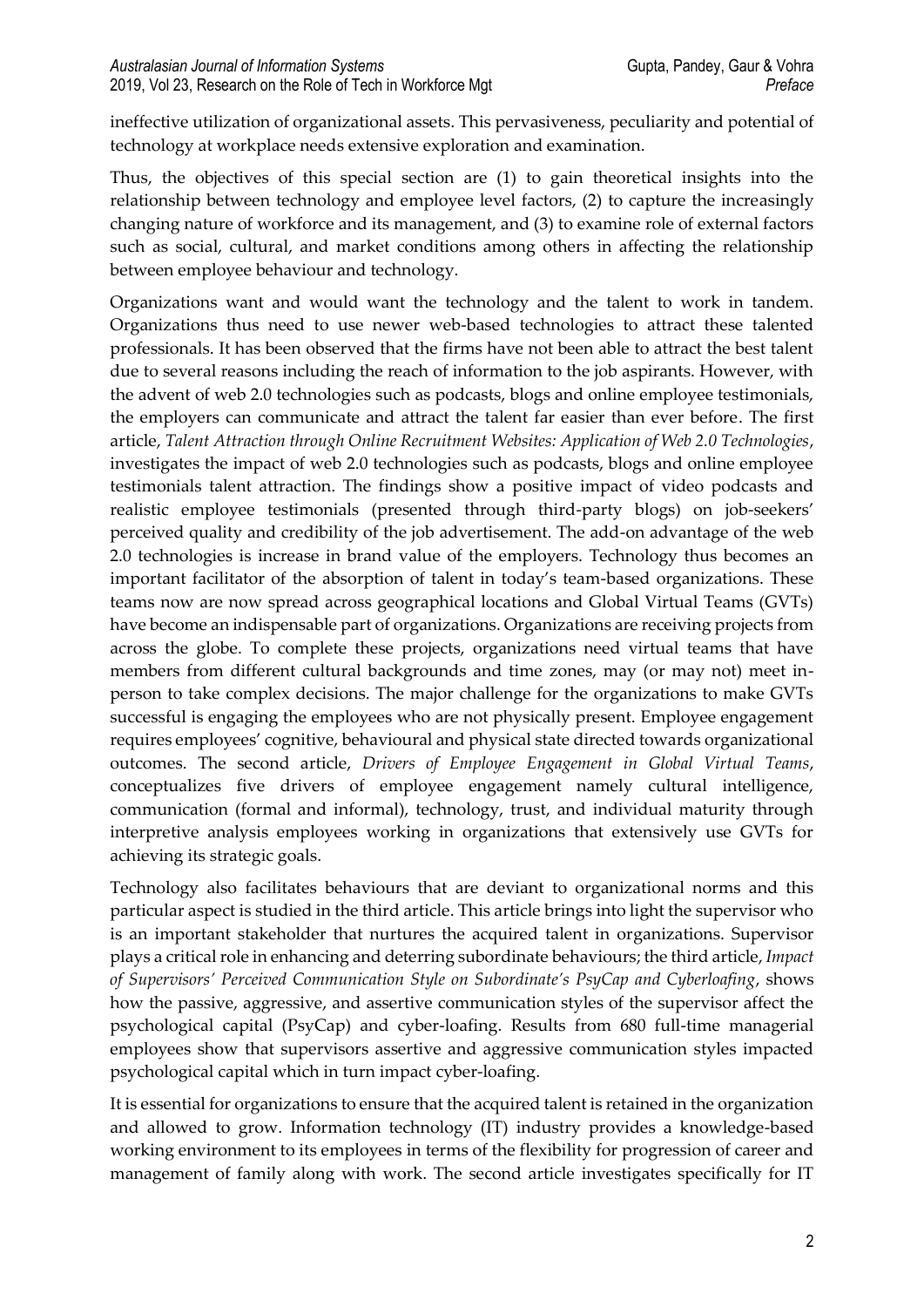professionals how the fit/misfit impacts career satisfaction. Results of the fourth study, *Expectations from Technology and Career Satisfaction: A Study among IT Professionals in India*, show that the perceived fit as well as misfit between experienced and expected growth in career, work-life balance impacts career satisfaction.

We conceptualize today's organizations as talent repositories and based on the synthesis of these papers we propose technology-enhanced talent management for new age organizations. Initially, the use of technology is essential for attracting potential talent followed by a fit of selected talent and the job. Supportive supervisors and technology for virtual engagement can inhibit deviant behaviours and lead to a refined talent capital for an organization that bestows sustained competitive advantage. Figure 1 illustrates how organizations that are essentially talent repositories can be benefitted by the three technological forces.



*Figure 1: Organizations as talent repositories*

The organizations can derive the aforesaid benefits (1) by technology-enabled attraction and acquisition, (2) through technology-enabled fit, engagement, satisfaction and balance between work and family life, and (3) through supportive existing talent in the organization in the form of supervisors who can prevent technology fostered deviant behaviours like cyber-loafing.

## **Direction for Future Research**

Organizations are increasingly seen as talent repositories and technology is playing a vital role in recruiting, training, retaining, and assessing talent. It is essential that the future research focuses on identifying the issues, whether technological or technical, in making the data technology friendly. Once these concerns are identified, the research on addressing these issues would be required. Though this special section has taken the initiative of not only identifying three issues relating to technology enabled fit with the job attitudes, supervisor support, and technology enhanced attractions, the theme under investigation is still in its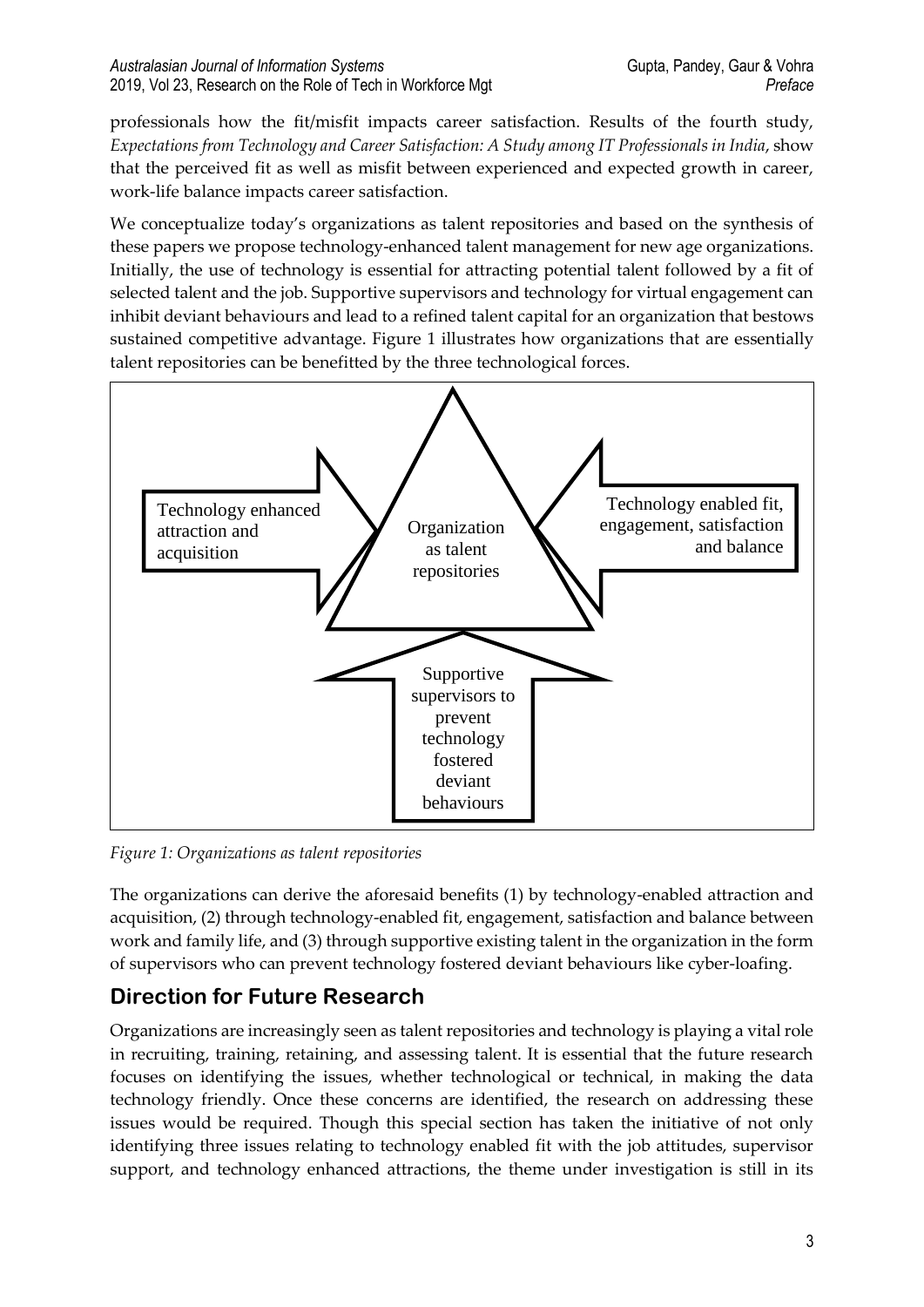nascent stage. Thus, we urge the future studies to explore, capture, and examine the role of technology in managing a workforce at department, branch, subsidiary, organizational, country, and inter-country level. Moreover, studies comparing different contexts such as interbranch, inter-industry, cross-country would help researchers and practitioners understand the dynamics of the relationship between technological and HR variables in different situations.

### **References**

- Berber, N., Đorđević, B., & Milanović, S. (2018). Electronic human resource management (e-HRM): A new concept for digital age. *Strategic Management*, 23(2), 22-32.
- Grewal-Carr, V., & Bates, C. (2016). *The three billion: Enterprise crowdsourcing and the growing fragmentation of work*. Deloitte Consulting LLP, available at: https://www2.deloitte.com/content/dam/Deloitte/de/Documents/Innovation/us-consenterprise-crowdsourcing-and-growing-fragmentation-of-work%20(3).pdf
- Howe, J. (2006). The rise of crowdsourcing. *Wired magazine*, 14(6), 1-4.
- Lengnick-Hall, M. L., & Lengnick-Hall, C. A. (2018). Strategic management approach to technology-enabled HRM. In *e-HRM* (pp. 45-61). Routledge.
- Nagendra, A., & Deshpande, M. (2014). Human Resource Information Systems (HRIS) in HR planning and development in mid to large sized organizations. *Procedia-Social and Behavioral Sciences*, 133, 61-67.
- Samuel, O. W., Omisore, M. O., & Atajeromavwo, E. J. (2014). Online fuzzy based decision support system for human resource performance appraisal. *Measurement*, 55, 452-461.
- Sivathanu, B., & Pillai, R. (2018). Smart HR 4.0–how industry 4.0 is disrupting HR. *Human Resource Management International Digest*, 26(4), 7-11.
- Somers, M. J. (1999). Application of two neural network paradigms to the study of voluntary employee turnover. *Journal of Applied Psychology*, 84(2), 177.
- Tooranloo, H. S., Azadi, M. H., & Sayyahpoor, A. (2017). Analyzing factors affecting implementation success of sustainable human resource management (SHRM) using a hybrid approach of FAHP and type-2 fuzzy DEMATEL. *Journal of Cleaner Production*, 162, 1252-1265.

**Copyright:** © 2019 Gupta, Pandey, Gaur & Vohra. This is an open-access article distributed under the terms of the [Creative Commons Attribution-NonCommercial 3.0 Australia License,](http://creativecommons.org/licenses/by-nc/3.0/au/) which permits non-commercial use, distribution, and reproduction in any medium, provided the original author and AJIS are credited.